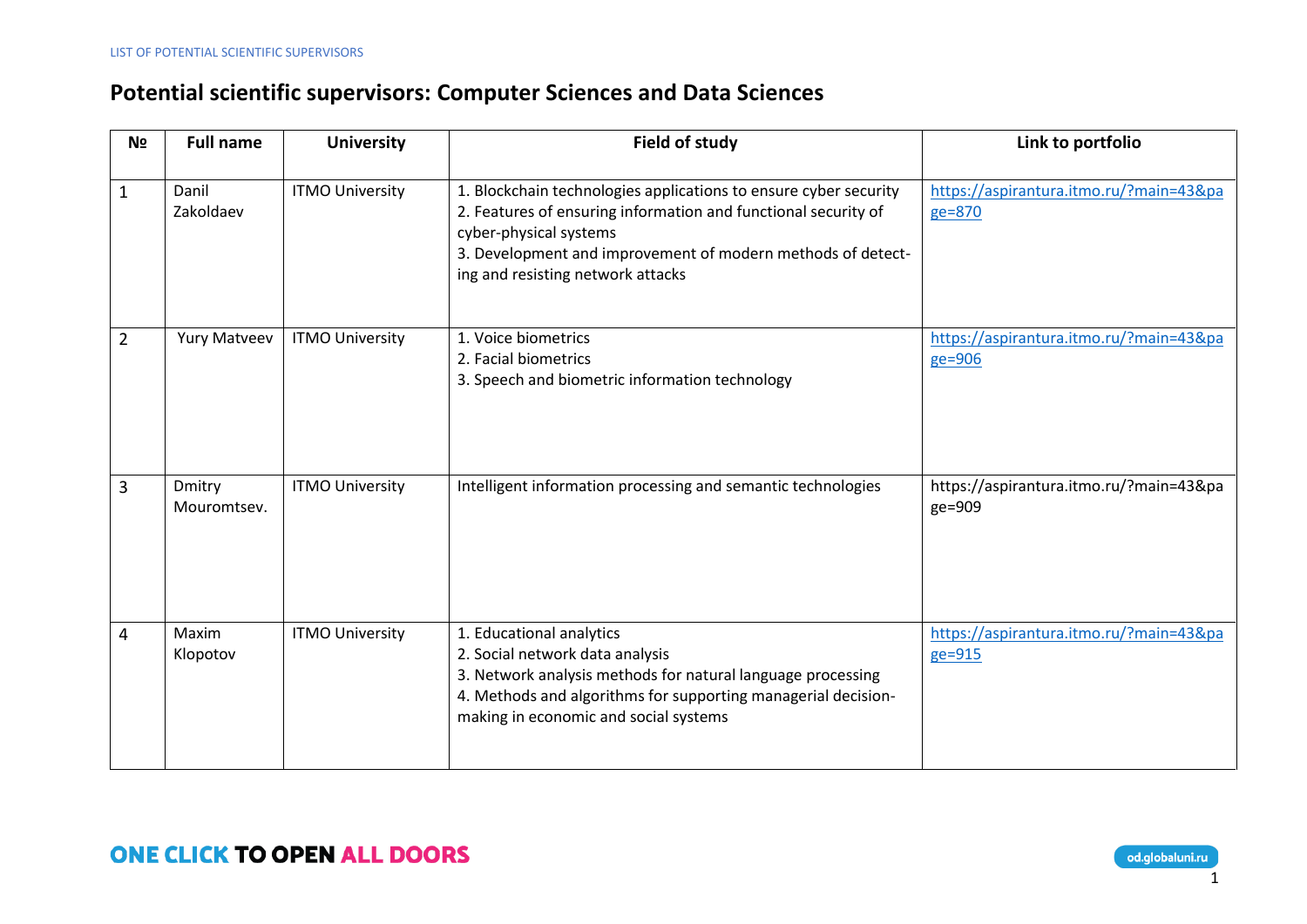| N <sub>2</sub> | <b>Full name</b>      | <b>University</b>                                         | <b>Field of study</b>                                                                                                                                                                                                                                                                      | Link to portfolio                                                                                                                                                    |
|----------------|-----------------------|-----------------------------------------------------------|--------------------------------------------------------------------------------------------------------------------------------------------------------------------------------------------------------------------------------------------------------------------------------------------|----------------------------------------------------------------------------------------------------------------------------------------------------------------------|
| 5              | Dmitry I.<br>Kaplun   | Saint Petersburg<br>Electrotechnical<br>University "LETI" | Research for increasing performance of embedded systems,<br>vector processors, FPGA and SoC with using Residue Number<br>System, spatio-temporal metrics, hardware structures. Applied of<br>Artificial Intelligence and Machine Learning to Biomedical<br>Systems.                        | https://etu.ru/assets/files/oda/struktura-<br>portfolio-pnr-angl kaplun.pdf                                                                                          |
| 6              | Alexey A.<br>Paznikov | Saint Petersburg<br>Electrotechnical<br>University "LETI" | Optimization of parallel program execution on multiarchitectural<br>hierarchical distributed computer systems                                                                                                                                                                              | https://etu.ru/assets/files/oda/p5-<br>paznikov-angl.pdf                                                                                                             |
| 7              | Evgenia<br>Novikova   | Saint Petersburg<br>Electrotechnical<br>University "LETI" | Attacker behavior profiling, analysis of relation between low level<br>raw network, system and security events and high level attributes<br>of threat actor model, automation of ATT&CK MITRE attack<br>pattern and techniques detection in streaming network data and<br>security events. | https://etu.ru/assets/files/oda/attacker-<br>behavior-profiling-analysis-of-privacy-<br>preserving-techniques-in-federated-<br>learning-systems-evgenia-novikova.pdf |
| 8              | Alla B. Levina        | Saint Petersburg<br>Electrotechnical<br>University "LETI" | cryptography, information security, coding theory, side-channel<br>attacks                                                                                                                                                                                                                 | https://etu.ru/assets/files/oda/struktura-<br>portfolio-pnr-angl- levina.pdf                                                                                         |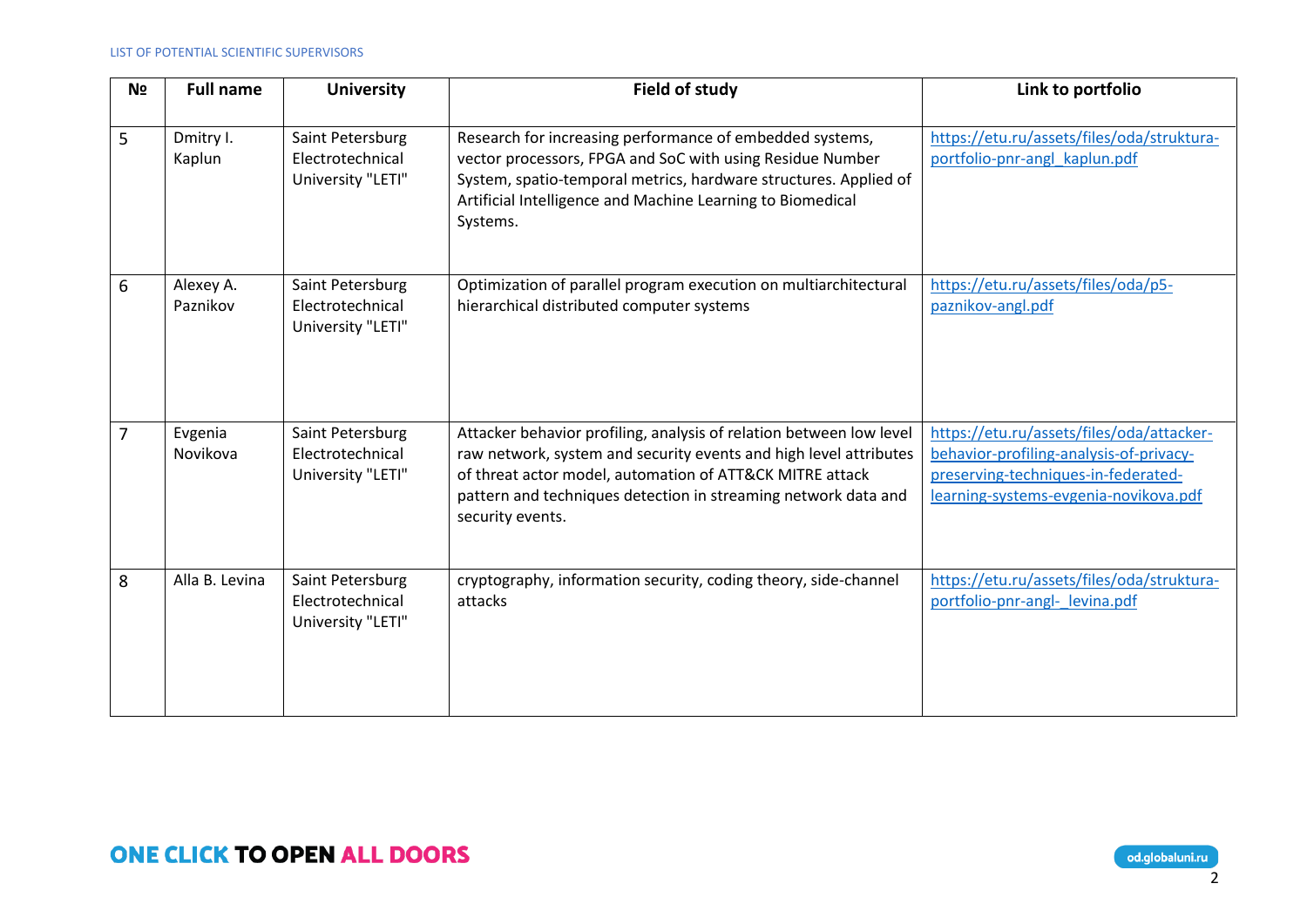| N <sub>2</sub> | <b>Full name</b>                           | <b>University</b>                                         | <b>Field of study</b>                                                                                                                                                                                                                                                                          | Link to portfolio                                                                                                                                                                              |
|----------------|--------------------------------------------|-----------------------------------------------------------|------------------------------------------------------------------------------------------------------------------------------------------------------------------------------------------------------------------------------------------------------------------------------------------------|------------------------------------------------------------------------------------------------------------------------------------------------------------------------------------------------|
| 9              | Denis Butusov                              | Saint Petersburg<br>Electrotechnical<br>University "LETI" | Numerical methods, chaos theory & applications, advanced<br>neural networks, biological neuron simulation, memristors,<br>nonlinear dynamics, signal processing, advanced robotics                                                                                                             | https://etu.ru/assets/files/oda/chislennye<br>-metody-teoriya-i-prilozheniya-haosa-<br>perspektivnye-arhitektury-nejronnyh-<br>setej-modelirovanie-biologicheskih-<br>nejronov-d.n.butusov.pdf |
| 10             | Mikhail I.<br>Bogachev                     | Saint Petersburg<br>Electrotechnical<br>University "LETI" | Data Science and Applied Statistics with particular focus on Time<br>Series Analysis and Complex Systems Dynamics, with applications<br>to Bioinformatics, Computational Biology, Climate, Geosciences,<br>Finance, Networks, Physiology and Medicine                                          | https://etu.ru/assets/files/oda/bogachev.<br>pdf                                                                                                                                               |
| 11             | <b>Bruno</b><br>Frederik<br><b>Bauwens</b> | <b>HSE University</b>                                     | Theoretical computer science: Kolmogorov complexity,<br>computability theory, pseudorandomness, computational<br>complexity and statistical learning theory                                                                                                                                    | https://aspirantura.hse.ru/en/opend/                                                                                                                                                           |
| 12             | Beaudou<br>Laurent                         | <b>HSE University</b>                                     | Metric Graph Theory, Formal concept Analysis, Querying Graph-<br>database (Studying the possible imports from continuous<br>topology to discrete metric spaces induced by graphs<br>Studying recognition of Formal contexts issued from convexity in<br>graphs and searching for applications) | https://aspirantura.hse.ru/en/opend/                                                                                                                                                           |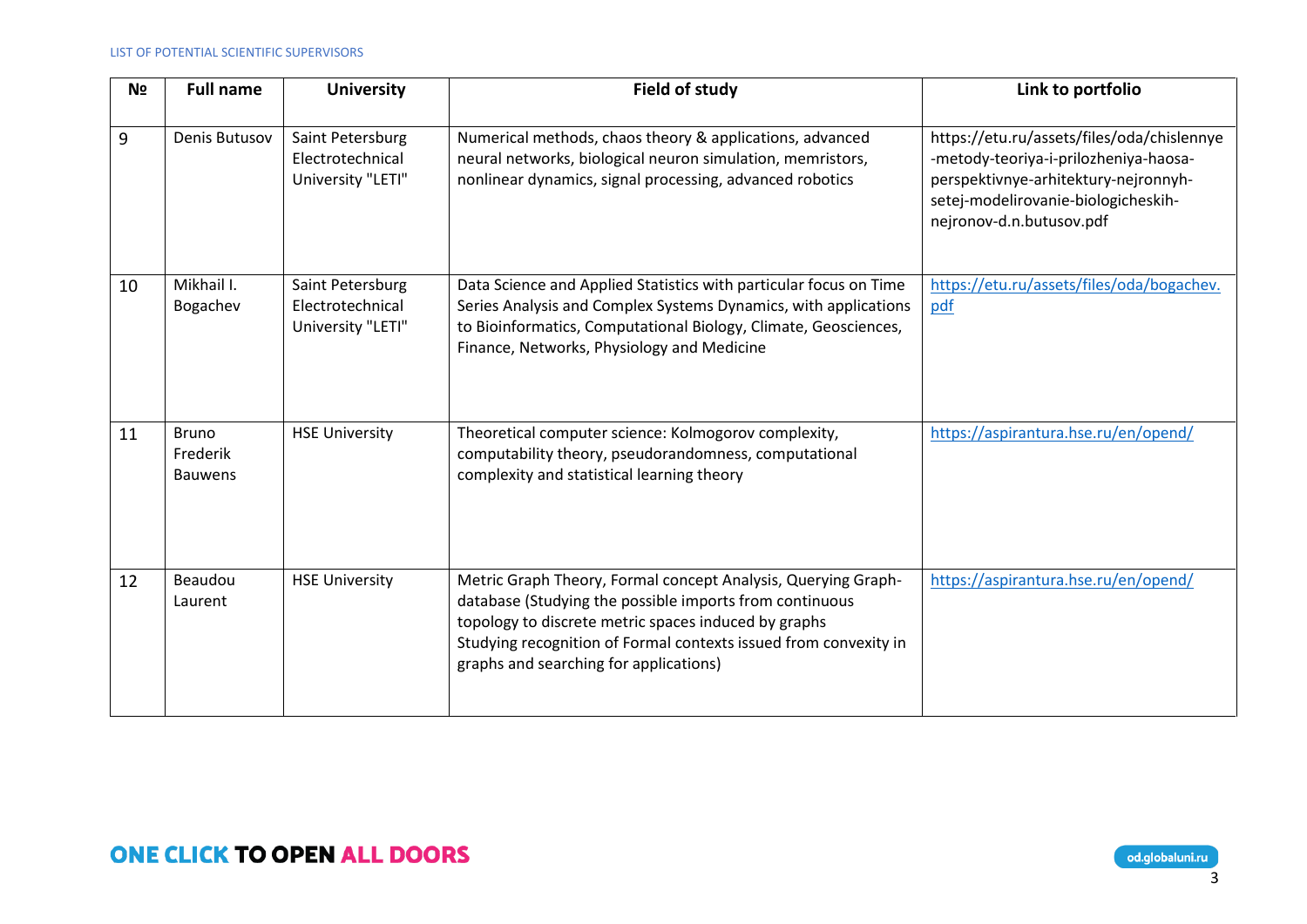| N <sub>2</sub> | <b>Full name</b>                       | <b>University</b>              | <b>Field of study</b>                                                                                                                                                                                                                                 | Link to portfolio                                                                                                                                                                                                                                     |
|----------------|----------------------------------------|--------------------------------|-------------------------------------------------------------------------------------------------------------------------------------------------------------------------------------------------------------------------------------------------------|-------------------------------------------------------------------------------------------------------------------------------------------------------------------------------------------------------------------------------------------------------|
| 13             | Alexey A.<br>Kytmanov                  | Siberian Federal<br>University | computer algebra;<br>multivariate complex analysis;<br>algebraic geometry;<br>mathematics education                                                                                                                                                   | http://www.sfu-<br>kras.ru/files/Alexey A. Kytmanov.pdf                                                                                                                                                                                               |
| 14             | Aksenov<br>Konstantin<br>Alexandrovich | UrFU                           | • Applying methods of system analysis and synthesis, decision-<br>making, calculation<br>experiments, and numerical methods<br>• Research and design of hybrid modeling and decision-making<br>methods<br>• Big Data processing, knowledge processing | https://science.urfu.ru/en/persons/%D0%<br>BA%D0%BE%D0%BD%D1%81%D1%82%D0<br>%B0%D0%BD%D1%82%D0%B8%D0%BD-<br>%D0%B0%D0%BB%D0%B5%D0%BA%D1%<br>81%D0%B0%D0%BD%D0%B4%D1%80%D0<br>%BE%D0%B2%D0%B8%D1%87-<br>%D0%B0%D0%BA%D1%81%D0%B5%D0%<br>BD%D0%BE%D0%B2 |
| 15             | Shabunin<br>Sergey<br>Nikolaevich      | UrFU                           | • Electromagnetic theory and techniques<br>• Microstrip antennas and antenna arrays<br>• Antenna radomes<br>• Metamaterials utilization in microwave devices<br>• Electromagnetic scattering                                                          | https://science.urfu.ru/en/persons/%D1%<br>81%D0%B5%D1%80%D0%B3%D0%B5%D0<br>%B9-<br>%D0%BD%D0%B8%D0%BA%D0%BE%D0%<br>BB%D0%B0%D0%B5%D0%B2%D0%B8%D1<br>$%87-$<br>%D1%88%D0%B0%D0%B1%D1%83%D0%<br>BD%D0%B8%D0%BD                                         |
| 16             | Ogorodnikova<br>Olga<br>Mikhailovna    | UrFU                           | Robotics, simulation, computer aided engineering                                                                                                                                                                                                      | https://science.urfu.ru/en/persons/%D0%<br>BE%D0%BB%D1%8C%D0%B3%D0%B0-<br>%D0%BC%D0%B8%D1%85%D0%B0%D0%<br>B9%D0%BB%D0%BE%D0%B2%D0%BD%D<br>0%B0-<br>%D0%BE%D0%B3%D0%BE%D1%80%D0%<br>BE%D0%B4%D0%BD%D0%B8%D0%BA%D<br>0%BE%D0%B2%D0%B0                   |